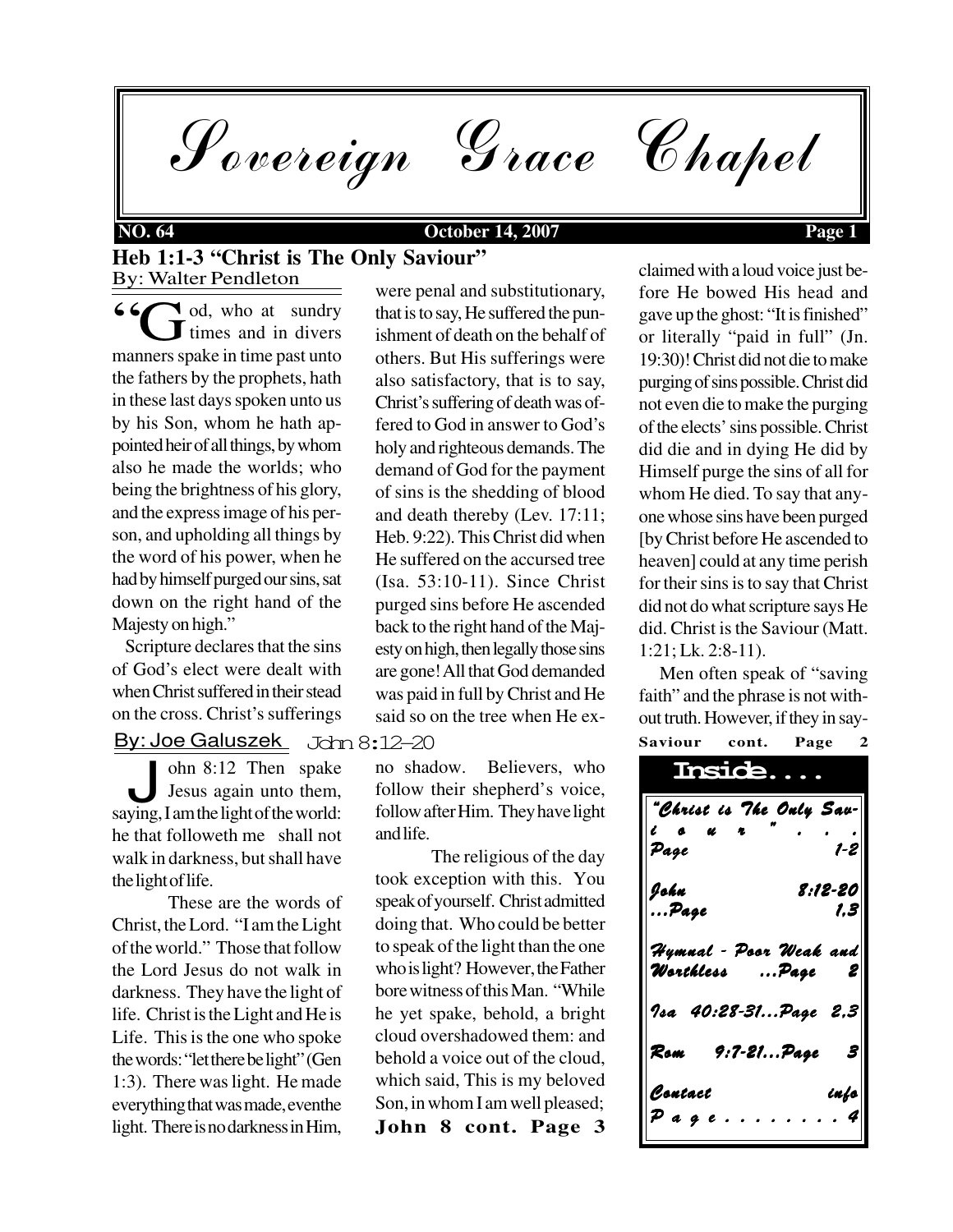**NO. 64 October 14, 2007 Page 2**

**................Saviour (cont.)** ing "saving faith" mean to say that faith in any way adds to Christ's work at the cross or enables Christ's work at the cross to purge sins, to forgive sins, to redeem from sins then they are attempting to add to redemption by Christ. Faith is not a saviour! Faith enables the believer to find justification and righteousness (Rom. 4:1- 3). Moreover, it is God who justifies and declares righteous the believer totally apart from works (Rom. 4:5-8) and believing being the gift of God to all the seed (Rom. 4:16) thus believing is not what I do to get God to justify me or declare me righteous. Believing is the means God uses to bring home to the heart and mind of the elect that peace with God which is received by faith (Rom. 5:1). As Abraham's faith was manifest in that he was fully persuaded that what God had promised He was able to perform (Rom. 4:21) even so faith today is fully persuaded that Christ did do what the scripture says He did – He purged our sins even before He ascended to the Father's right hand. The faith God gives receives what Christ has done it does not add to what Christ has done! Thus, those who are seeking to add to Christ's work are doing so by human faith and not God's gift of faith.

 Christ alone justified us by His blood; Christ alone is our righteousness before God; Christ by Himself purged our sins; Christ Himself forgave us our sins. Faith is not a saviour. Repentance is not a saviour. Baptism is not a saviour. Service is not a saviour.

Good works is not a saviour. Christ is the only Saviour. If Christ died for me then God is for me and who then could possibly be against me? If Christ died for me then nothing can be laid to my charge. If Christ died for me then God will then with Christ freely give me all things. Christ was delivered up at the cross for everyone God foreknew and predestinated before time ever was, and God in His own sovereign purpose has guaranteed that all shall be called, justified, and glorified. So certain are these things that scripture speaks of them in the past tense (Rom. 8:28-34). How can I know that I am among that number upon whom God has set His great redeeming love which is indeed in Christ? Do you believe the record God gave of His Son (I Jn. 5:10)?

## Poor, Weak and Wor thless Old School Hymnal No. 10 Pg. 212

V1. Poor, weak and worthless tho' I am, I have a rich almighty Friend; Jesus, the Sav-ior, is His name He Free-ly loves, and with-out end.

V2. He ran-somed me from hell with blood, And by His pow'r my foes con-trolled, He found me wand'ring far from God, And bro't me to His chos-en fold

V3. He cheers my heart, my want sup-plies, And says that I shall short-ly be, Enthroned with Him a-bove the skies O what a Friend is Christ to me.

#### **By: Joe Galuszek Isa 40:28-31**

Hast thou not known? hast thou not heard, that the everlasting God, the LORD, the Creator of the ends of the earth, fainteth not, neither is weary? there is no searching of his understanding. **Sa** 40:28

God is not weary, fainthearted or unknowing. It is unfortunate that most do not believe this statement, even in churches today. The Creator of the ends of the earth is not weary, not tired of His labor. God continues to work as He has always worked, perfectly. Christ is sitting on the right hand of the Father, expecting His enemies to be put under His feet. The enemies of God will be a footstool for the Lord of Creation. This is being worked out as the world turns today. Have you heard? Do you know? The LORD is the everlasting God, the Creator of all things. Most people do not know, even if they have heard.

God asked a question, twice, in the verses before this. "To whom then will ye liken God?" (Isa 40:18) "To whom then will ye liken me, or shall I be equal? saith the Holy One" (Isa 40:25). There is no one to compare with God. "For my thoughts are not your thoughts, neither are your ways my ways, saith the LORD. For as the

**Isa 40 Cont on .............. Page 3**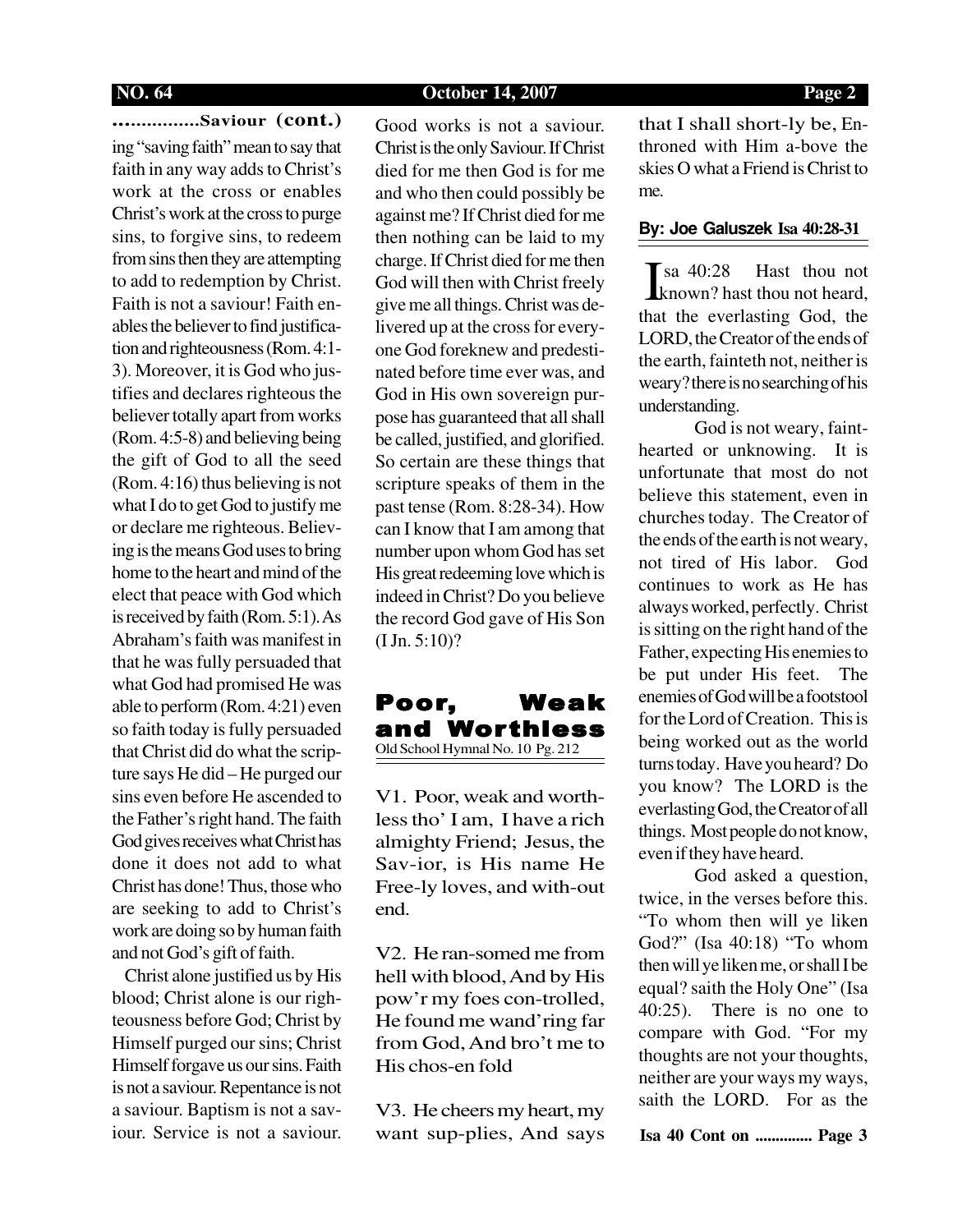#### **NO. 64 October 14, 2007 Page 3**

### .......John 8 (cont.)

Christ told those that berated Him; you do not know the Father or me. These were outside of Christ. They did not follow Him. They were darkness. Outside of Christ is darkness and death. Believers know this because at one time they were darkness, the children of wrath even as others. All believers were dead, alien sinners until the Holy Spirit gave them life and light through the Lord Jesus Christ. Jesus tells these Jews (and us) plainly. "I said therefore unto you, that ye shall die in your sins: for if ye believe not that I am He, ye shall die in your sins" (John 8:24). Outside of Christ is darkness. Outside of Christ, there is death. Outside of Christ, there is no love. Outside of Christ, there is no peace, no help, no wisdom, and no hope. This is the only one, who pleased the Father, hear Him. He is the One with whom we have to do. Every knee will bow and every tongue will confess to God. He is the Light and Life. "I am the Light of the world." Follow Him.

#### **.............Isa 40 (Cont.)**

heavens are higher than the earth, so are my ways higher than your ways, and my thoughts than your thoughts" (Isa 55:8,9). The nations of the world are to God as a drop in the bucket. They are of no consequence. God knows. This is our hope, that believers are known of God. "Nevertheless the foundation of God standeth sure, having this seal, The Lord knoweth them that are his. And, Let every one that nameth the name of Christ

depart from iniquity" (2 Timothy 2:19). God gives power to the faint. Christ gives strength to the weak. I can "liken" Christ to no one. He is unique. He is light, life, love, power, wisdom, righteousness, sanctification and redemption. Jesus Christ is salvation, to the Jew and Greek. There is no other. There is none like Him. Christ, being God, came down from heaven to earth to die, so that His people would live. He, being sinless, took upon Himself ALL of the sins of His children. He, being perfect, offered Himself to God in the place of His chosen ones as a perfect, atoning sacrifice. Christ, being accepted by the Father, calls His brethren to Himself and brings them into the light, the family of God. To whom will you liken Him? No one.

## Rom 9:7-21

- 7 Neither, because they are the seed of Abraham, *are they* all children: but, In Isaac shall thy seed be called.
- 8 That is, They which are the children of the flesh, these *are* not the children of God: but the children of the promise are counted for the seed.
- 9 For this *is* the word of promise, At this time will I come, and Sara shall have a son.
- 10 And not only *this*; but when Rebecca also had conceived by one, *even* by our father Isaac;
- 11 (For *the children* being not yet born, neither having done any good or evil, that the purpose of God according to election might stand, not of works, but of him that calleth;)
- 12 It was said unto her, The elder shall serve the younger.
- 13 As it is written, Jacob have I loved, but Esau have I hated.
- 14 ¶ What shall we say then? *Is there* unrighteousness with God? God forbid.
- 15 For he saith to Moses, I will have mercy on whom I will have mercy, and I will have compassion on whom I will have compassion.
- 16 So then *it is* not of him that willeth, nor of him that runneth, but of God that sheweth mercy.
- 17 For the scripture saith unto Pharaoh, Even for this same purpose have I raised thee up, that I might shew my power in thee, and that my name might be declared throughout all the earth.
- 18 Therefore hath he mercy on whom he will *have mercy*, and whom he will he hardeneth.
- 19 Thou wilt say then unto me, Why doth he yet find fault? For who hath resisted his will?
- 20 Nay but, O man, who art thou that repliest against God? Shall the thing formed say to him that formed *it*, Why hast thou made me thus?
- 21 Hath not the potter power over the clay, of the same lump to make one vessel unto honour, and another unto dishonour?